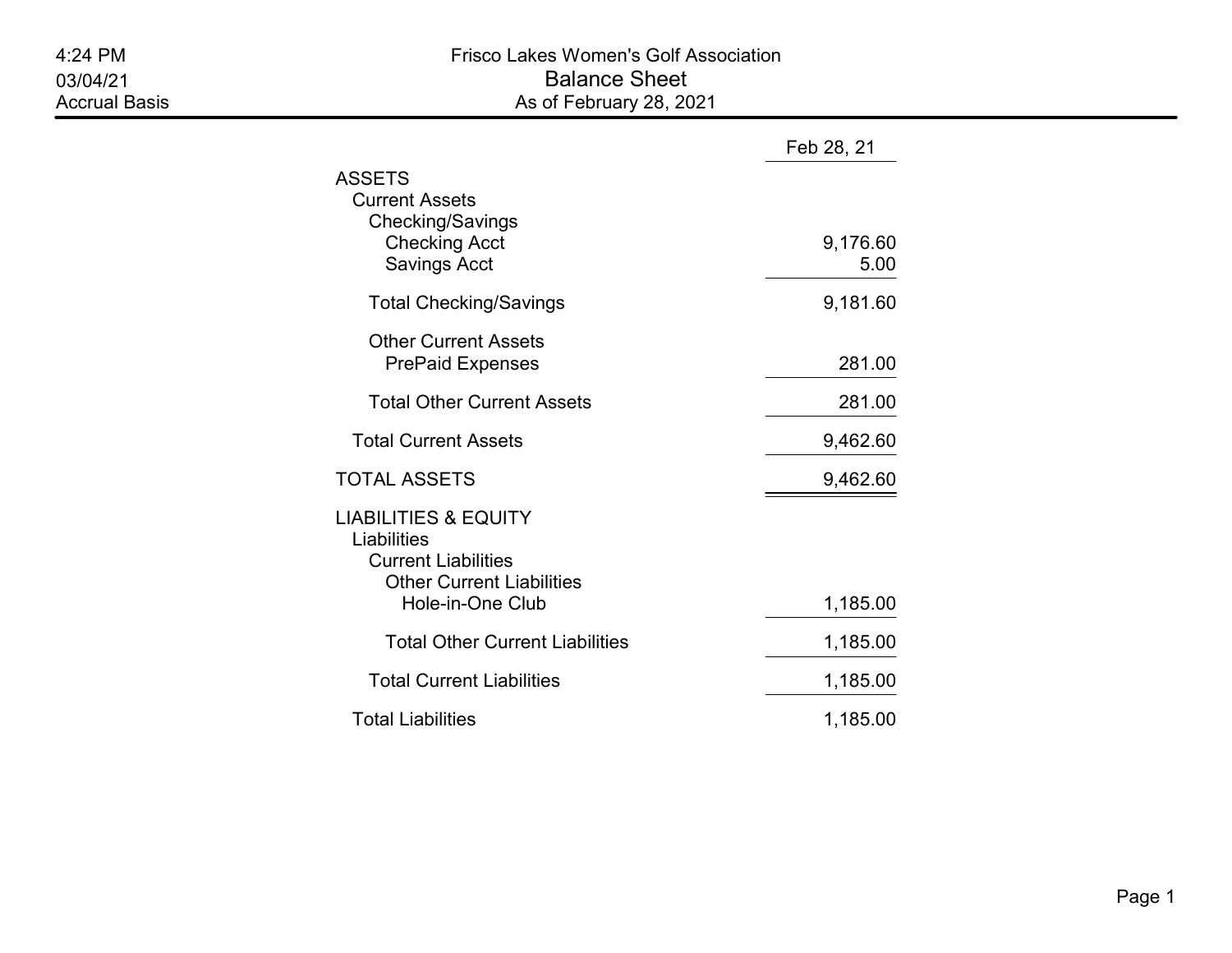|                                                  | Feb 28, 21         |
|--------------------------------------------------|--------------------|
| Equity<br><b>Retained Earnings</b><br>Net Income | 8,155.05<br>122.55 |
| <b>Total Equity</b>                              | 8,277.60           |
| TOTAL LIABILITIES & EQUITY                       | 9,462.60           |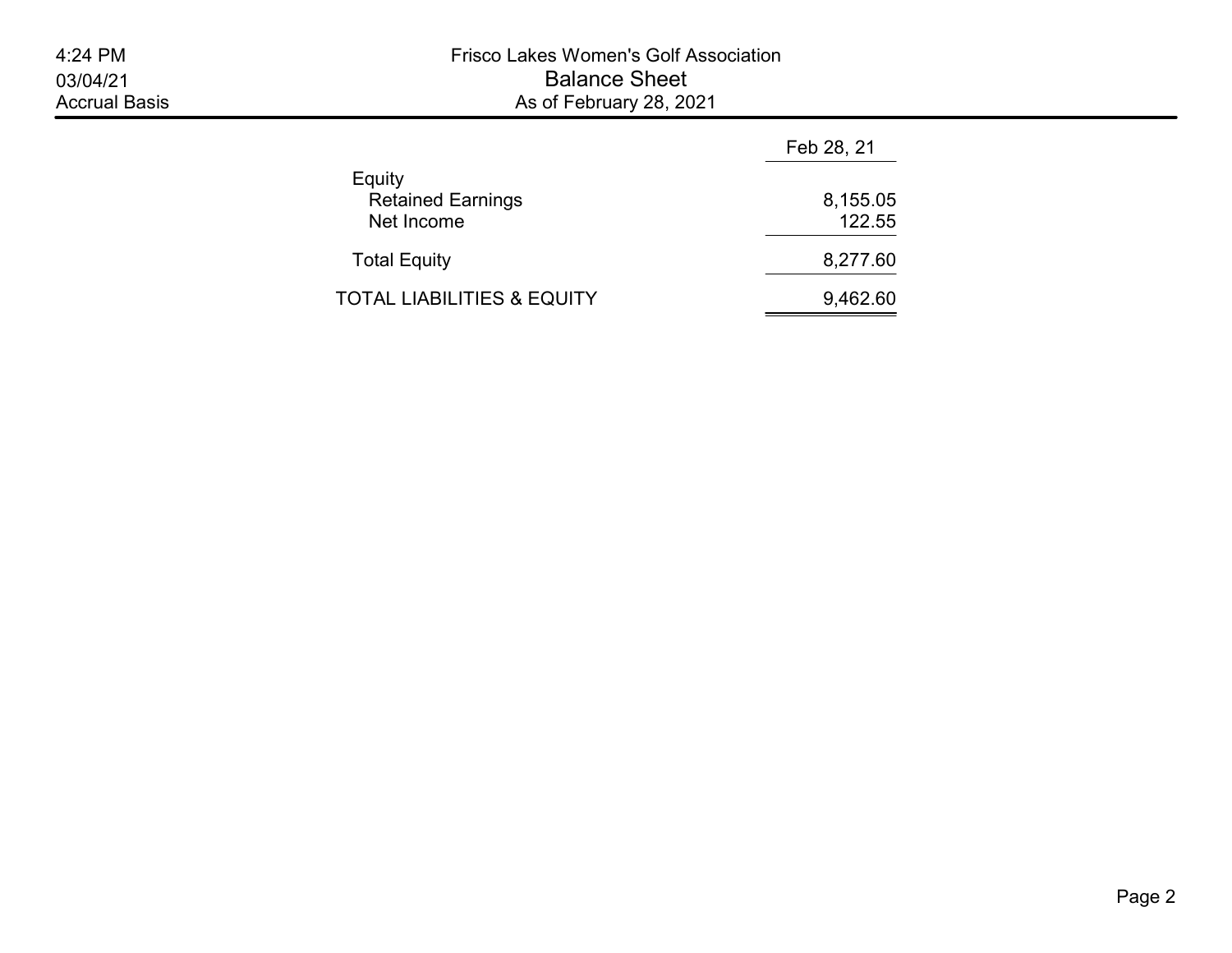| 7:37 AM<br>03/11/21<br><b>Cash Basis</b> | <b>Frisco Lakes Women's Golf Association</b><br>Profit & Loss<br>February 2021              |                |  |  |  |
|------------------------------------------|---------------------------------------------------------------------------------------------|----------------|--|--|--|
|                                          |                                                                                             | Feb 21         |  |  |  |
|                                          | Ordinary Income/Expense<br>Income<br><b>Interest/Dividends Earned</b><br><b>Member Dues</b> | 0.36<br>275.00 |  |  |  |
|                                          | <b>Total Income</b>                                                                         | 275.36         |  |  |  |
|                                          | <b>Gross Profit</b>                                                                         | 275.36         |  |  |  |
|                                          | <b>Expense</b><br><b>Reconciliation Discrepancies</b>                                       | $-5.00$        |  |  |  |
|                                          | <b>Total Expense</b>                                                                        | $-5.00$        |  |  |  |
|                                          | Net Ordinary Income                                                                         | 280.36         |  |  |  |
|                                          | Net Income                                                                                  | 280.36         |  |  |  |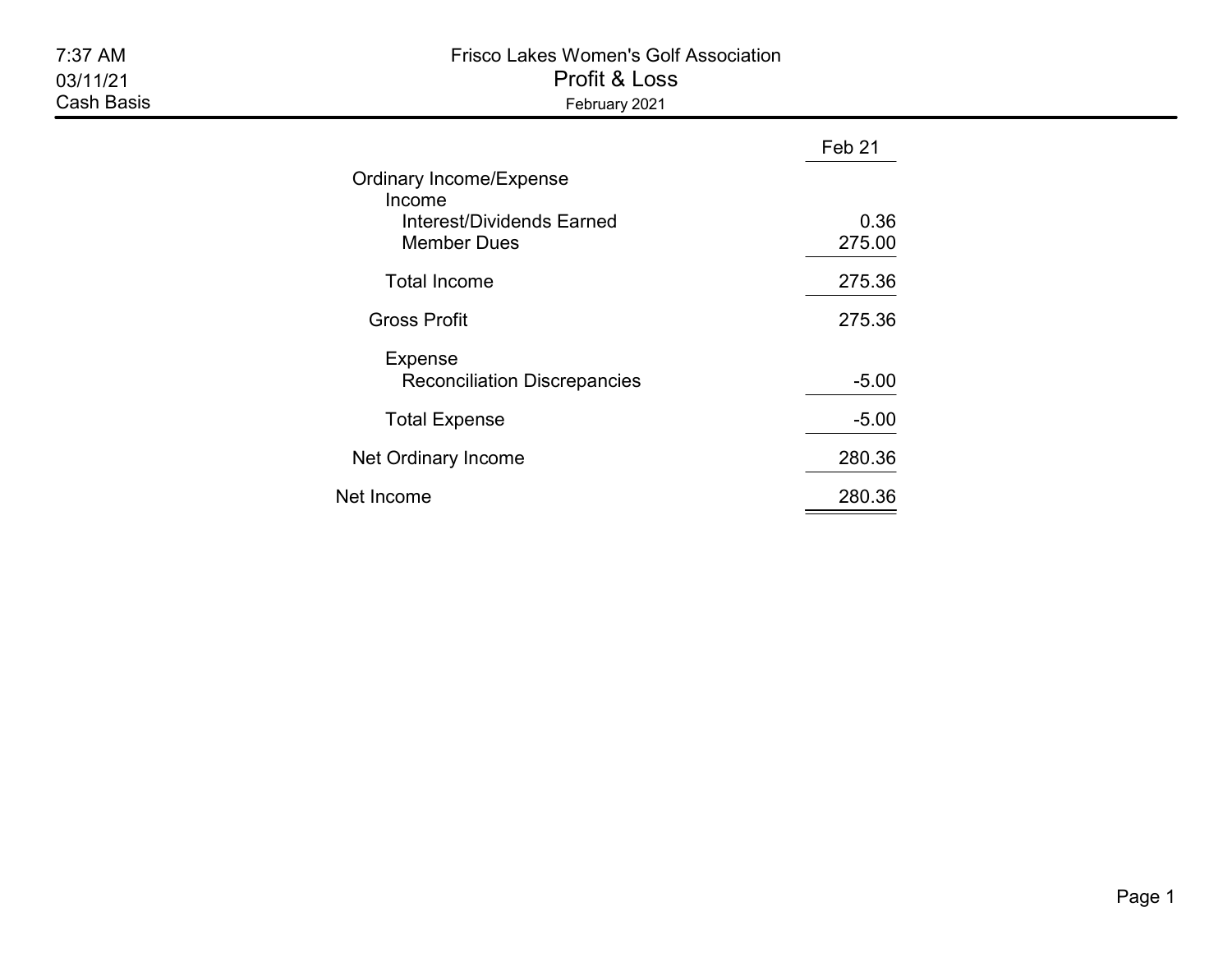## 9:46 AM Frisco Lakes Women's Golf Association 03/01/21 Custom 2021 Profit & Loss Budget vs. Actual Cash Basis January through February 2021

|                                     |              | Administration |              | <b>Closing Day Party Expense</b> | <b>Happy Hour</b> |               |              | <b>Other Events</b> |  |
|-------------------------------------|--------------|----------------|--------------|----------------------------------|-------------------|---------------|--------------|---------------------|--|
|                                     | Jan - Feb 21 | <b>Budget</b>  | Jan - Feb 21 | <b>Budget</b>                    | Jan - Feb 21      | <b>Budget</b> | Jan - Feb 21 | <b>Budget</b>       |  |
| <b>Ordinary Income/Expense</b>      |              |                |              |                                  |                   |               |              |                     |  |
| <b>Income</b>                       |              |                |              |                                  |                   |               |              |                     |  |
| <b>Interest/Dividends Earned</b>    | 0.81         |                | 0.00         |                                  | 0.00              |               | 0.00         |                     |  |
| <b>Member Dues</b>                  | 1,805.00     | 1,350.00       | 0.00         |                                  | 0.00              |               | 0.00         |                     |  |
| <b>Total Income</b>                 | 1,805.81     | 1,350.00       | 0.00         |                                  | 0.00              |               | 0.00         |                     |  |
| <b>Gross Profit</b>                 | 1,805.81     | 1,350.00       | 0.00         |                                  | 0.00              |               | 0.00         |                     |  |
| <b>Expense</b>                      |              |                |              |                                  |                   |               |              |                     |  |
| 9 Hole Tournament                   | 0.00         |                | 0.00         |                                  | 0.00              |               | 0.00         | 200.00              |  |
| <b>Bank Service Charges</b>         | 0.10         | 4.00           | 0.00         |                                  | 0.00              |               | 0.00         |                     |  |
| <b>Closing Day Party Expense</b>    | 0.00         |                | 0.00         | 1.500.00                         | 0.00              |               | 0.00         |                     |  |
| <b>Closing Scramble</b>             | 0.00         |                | 0.00         |                                  | 0.00              |               | 0.00         | 200.00              |  |
| <b>Computer Software</b>            | 28.16        | 30.00          | 0.00         |                                  | 0.00              |               | 0.00         |                     |  |
| <b>Gifts &amp; Awards</b>           | 0.00         | 250.00         | 0.00         |                                  | 0.00              |               | 0.00         |                     |  |
| <b>Halloween Tournament</b>         | 0.00         |                | 0.00         |                                  | 0.00              |               | 0.00         | 200.00              |  |
| Handicap Fee                        | 928.60       | 1,430.00       | 0.00         |                                  | 0.00              |               | 0.00         |                     |  |
| <b>Happy Hour Food</b>              | 0.00         |                | 0.00         |                                  | 0.00              | 250.00        | 0.00         |                     |  |
| <b>Member/Member Expense</b>        | 0.00         |                | 0.00         |                                  | 0.00              |               | 0.00         | 200.00              |  |
| <b>Miscellaneous Expenses</b>       | 0.00         | 100.00         | 0.00         |                                  | 0.00              |               | 0.00         |                     |  |
| <b>Night Golf Expense</b>           | 0.00         |                | 0.00         |                                  | 0.00              |               | 0.00         | 200.00              |  |
| <b>Opening Day Party Expense</b>    | 0.00         |                | 0.00         |                                  | 0.00              |               | 0.00         | 1,000.00            |  |
| <b>Opening Day Scramble</b>         | 0.00         |                | 0.00         |                                  | 0.00              |               | 0.00         | 200.00              |  |
| <b>PayPal Processing Fee</b>        | 0.00         | 250.00         | 0.00         |                                  | 0.00              |               | 0.00         |                     |  |
| <b>Reconciliation Discrepancies</b> | 0.00         |                | 0.00         |                                  | 0.00              |               | 0.00         |                     |  |
| <b>Rules Committee Expenses</b>     | 0.00         | 100.00         | 0.00         |                                  | 0.00              |               | 0.00         |                     |  |
| <b>Storage Fee</b>                  | 671.00       | 650.00         | 0.00         |                                  | 0.00              |               | 0.00         |                     |  |
| <b>Summer Scramble</b>              | 0.00         |                | 0.00         |                                  | 0.00              |               | 0.00         | 200.00              |  |
| <b>Supplies</b>                     | 60.40        | 50.00          | 0.00         |                                  | 0.00              |               | 0.00         |                     |  |
| <b>Tips</b>                         | 0.00         | 300.00         | 0.00         |                                  | 0.00              |               | 0.00         |                     |  |
| <b>Wildflower Party Expense</b>     | 0.00         |                | 0.00         |                                  | 0.00              |               | 0.00         |                     |  |
| <b>Total Expense</b>                | 1,688.26     | 3,164.00       | 0.00         | 1,500.00                         | 0.00              | 250.00        | 0.00         | 2,400.00            |  |
| <b>Net Ordinary Income</b>          | 117.55       | $-1,814.00$    | 0.00         | $-1,500.00$                      | 0.00              | $-250.00$     | 0.00         | $-2,400.00$         |  |
| Net Income                          | 117.55       | $-1,814.00$    | 0.00         | $-1,500.00$                      | 0.00              | $-250.00$     | 0.00         | $-2,400.00$         |  |